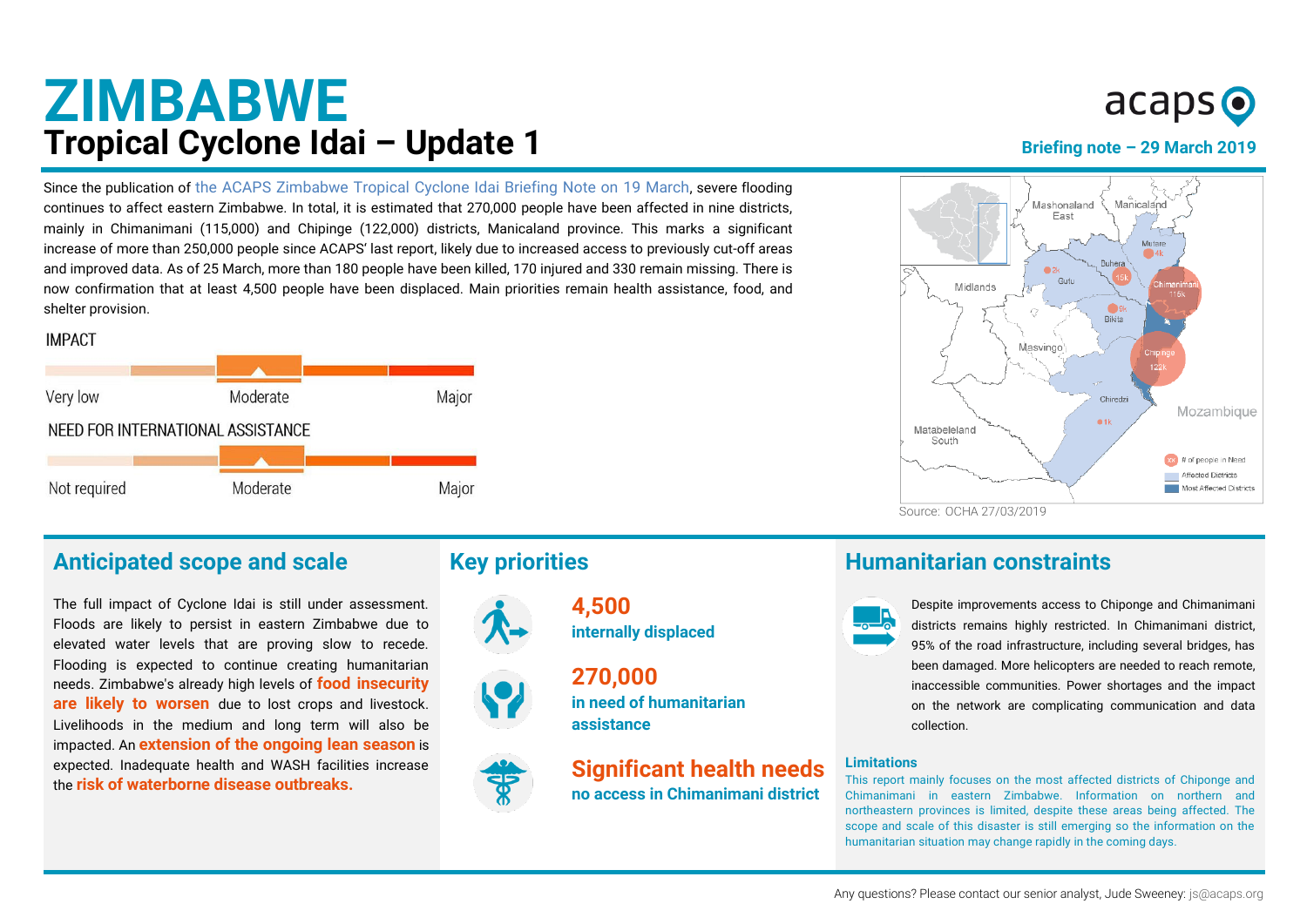#### **Crisis impact**

Cyclone Idai hit eastern Zimbabwe on 15 March, after making landfall in Mozambique on 14 March. Heavy torrential rainfall and strong winds have led to severe riverine and flash flooding and landslides in Manicaland and Masvingo provinces. As of 27 March, 270,000 people are estimated to be in need of humanitarian assistance in seven affected districts of Chimanimani, Chipinge, Buhera, Mutare Rural, (Manicaland province) Bikita, Gutu and Chiredizi district (Masvingo province). Chimanimani and Chipinge are most impacted districts, accounting for 122,000 and respectively 115,000 people in need [\(OCHA 27/03/2019\)](https://reliefweb.int/sites/reliefweb.int/files/resources/ZIMBABWE_20190327_Sitrep%231.pdf). This figure represents a significant increase since 19 March when only 12,500 to 15,000 people were estimated to be affected, likely due to an increase in available data. Around half of the total number of people in need are estimated to be children [\(UNICEF 27/03/2019\).](https://reliefweb.int/report/mozambique/un-children-s-agency-launches-us122-million-humanitarian-appeal-amidst-worst)

OCHA's Situation Report No 1, issued on 27 March, reports that Nyanga, Makoni and Masvingo districts were flooded as well other districts in eastern Zimbabwe [\(OCHA](https://reliefweb.int/sites/reliefweb.int/files/resources/ZIMBABWE_20190327_Sitrep%231.pdf)  [27/03/2019\)](https://reliefweb.int/sites/reliefweb.int/files/resources/ZIMBABWE_20190327_Sitrep%231.pdf). However, needs have not yet been assessed in these districts.

The Government of Zimbabwe's (GoZ) official death toll has risen from 82 to 181 as more information becomes available [\(OCHA 27/03/2019\)](https://reliefweb.int/sites/reliefweb.int/files/resources/ZIMBABWE_20190327_Sitrep%231.pdf). Some organisations are reporting higher death tolls, of over 500, and many bodies are believed to have been washed by the flooding from Zimbabwe into Mozambique [\(News Day 28/03/2019\).](https://www.newsday.co.zw/2019/03/cyclone-idai-claimed-over-560-people-500-still-missing-in-rusitu-valley-iom/) The number of those reported missing has also increased from 200 on 18 March to 327 by 27 March. Some 175 injuries had been reported by 25 March across Zimbabwe. Across all the affected areas 4,500 people are estimated to be displaced [\(OCHA 27/03/2019;](https://ewn.co.za/2019/03/27/sa-search-team-deployed-to-zim-to-retrieve-bodies-after-cyclone-idai)  [Eyewitness News 28/03/2019\)](https://ewn.co.za/2019/03/27/sa-search-team-deployed-to-zim-to-retrieve-bodies-after-cyclone-idai).

Due to the continual emergence of new information from Zimbabwe as more humanitarian actors deploy, and communications slowly return, it is expected that the increase in numbers of fatalities and those affected by flooding is going to continue rising. This will particularly be the case as more humanitarian assessments are undertaken to see what the key needs of the population are and where. Although forecasts for the next week indicate limited rainfall, elevated water levels in rivers, mean that it is likely flooding will persist. A further increase in the number of people affected is therefore anticipated [\(Eyewitness News 27/03/2019;](https://ewn.co.za/2019/03/27/sa-search-team-deployed-to-zim-to-retrieve-bodies-after-cyclone-idai) [NOAA 26/03/2019\)](https://ewn.co.za/2019/03/27/sa-search-team-deployed-to-zim-to-retrieve-bodies-after-cyclone-idai).

Health: 270,000 people are facing restrictions to access medical facilities in affected districts, especially in Chimanimani district where the majority of health care facilities are inaccessible. Two temporary health clinics have been established in Copa and Vimba, Chimanimani district, to help improve access to health services [\(OCHA 27/03/2019,](https://reliefweb.int/sites/reliefweb.int/files/resources/ZIMBABWE_20190327_Sitrep%231.pdf)  [VOA 28/03/2019\)](https://www.voanews.com/a/un-assesses-situation-in-zimbabwe-amid-calls-for-food-assistance/4851607.html).

The district hospital Mutambara Mission and the provincial hospital are not reachable. Blocked and damaged roads and bridges hinder access. Airdrops are supporting the distribution of medical supplies [\(OCHA 26/03/2019; OCHA 27/03/2019;](https://reliefweb.int/sites/reliefweb.int/files/resources/ROSEA_20190326_Zimbabwe%20Floods_Flash_Update%236%20%281%29.pdf) [UNICEF 27/03/2019\)](https://reliefweb.int/sites/reliefweb.int/files/resources/ROSEA_20190326_Zimbabwe%20Floods_Flash_Update%236%20%281%29.pdf). Many life-saving medicines are short in supply [\(ICRC 22/03/2019; The Atlantic 25/03/2019\)](https://www.icrc.org/en/document/operational-update-cyclone-idai-assistance-separated-families-deep-concern-rural-villages).

OCHA estimates that 100,000 women and children across the affected districts will need life-saving health interventions. There are plans to transport pregnant women beyond 36 weeks away from Chimanimani via plane to functional hospitals elsewhere, though it is not clear how many women this will affect [\(OCHA 27/03/2019\)](https://reliefweb.int/sites/reliefweb.int/files/resources/ZIMBABWE_20190327_Sitrep%231.pdf).

There are likely to be long-term health consequences of the cyclone. Vaccination coverage among the affected population will become irregular as services are disrupte. Psycho-social and trauma cases among survivors will increase. There are also severe health risks for HIV/Aids, tuberculosis and other chronic disease patients as regular treatment is interrupted [\(MSF 27/03/2019;](https://www.msf.org/crisis-update-cyclone-idai) [VOA 28/03/2019;](https://www.voanews.com/a/un-assesses-situation-in-zimbabwe-amid-calls-for-food-assistance/4851607.html) NewsDay [27/03/2019;](https://www.newsday.co.zw/2019/03/govt-moves-to-stop-cholera-in-cyclone-hit-areas/) [The Atlantic](https://www.theatlantic.com/photo/2019/03/mozambique-or-zimbabwe/585655/)  [25/03/2019\)](https://www.theatlantic.com/photo/2019/03/mozambique-or-zimbabwe/585655/). Higher mortality rates due to lower immune systems of many patients, as well as high risks of disease outbreaks and heightened malnutrition caseloads are anticipated flowing the floods.

Since September a cholera outbreak which started in Harare, spread to several other areas of the country including Manicaland, an eastern province which borders Mozambique. While the outbreak was largely considered as contained by February 2019, Zimbabwe has a history of large cholera outbreaks owing to dilapidated WASH infrastructures and a weakened health system. The impact of flooding in increasing caseloads of cholera and typhoid patients should be expected, with initial cases already having been declared in flood affected areas [\(WHO 24/03/2019](https://reliefweb.int/sites/reliefweb.int/files/resources/OEW12-1824032019.pdf), [MSF 27/03/2019](https://www.msf.org/crisis-update-cyclone-idai) ). Overcrowded shelter arrangements add to the risk of contracting diseases. [\(MSF 27/03/2019;](https://www.msf.org/crisis-update-cyclone-idai)  [ACAPS 18/09/2019\)](https://www.acaps.org/sites/acaps/files/products/files/20180918_acaps_start_briefing_note_zimbabwe_cholera_outbreak.pdf).

Shelter and NFIs: A total of 90,000 people across, in four districts (Chipinge, Chimanimani, Buhera and Mutare) are estimated to be in need of emergency shelter [\(OCHA 27/03/2019\)](https://reliefweb.int/sites/reliefweb.int/files/resources/ZIMBABWE_20190327_Sitrep%231.pdf). This is a significant increase compared to reports published earlier due to new assessment data covering a wider range of affected areas, as well as the ongoing impact of the floods on houses leading to a higher number of people in need.

Temporary camps have been established at Skyline, Ngangu primary and secondary school, Chimanimani Hotel and Ngangu clinic. More temporary emergency shelter arrangements are planned in Wengezi and Ngangu, Chimanimani district [\(OCHA](https://reliefweb.int/sites/reliefweb.int/files/resources/ZIMBABWE_20190327_Sitrep%231.pdf)  [27/03/2019\)](https://reliefweb.int/sites/reliefweb.int/files/resources/ZIMBABWE_20190327_Sitrep%231.pdf).

Tents and further NFIs, such as blankets and warm clothing, for people in need of shelter are urgently needed [OCHA 27/03/2019; CNN 28/03/2019\)](https://edition.cnn.com/2019/03/28/africa/grandmother-walks-donates-cyclone-survivors-intl/index.html).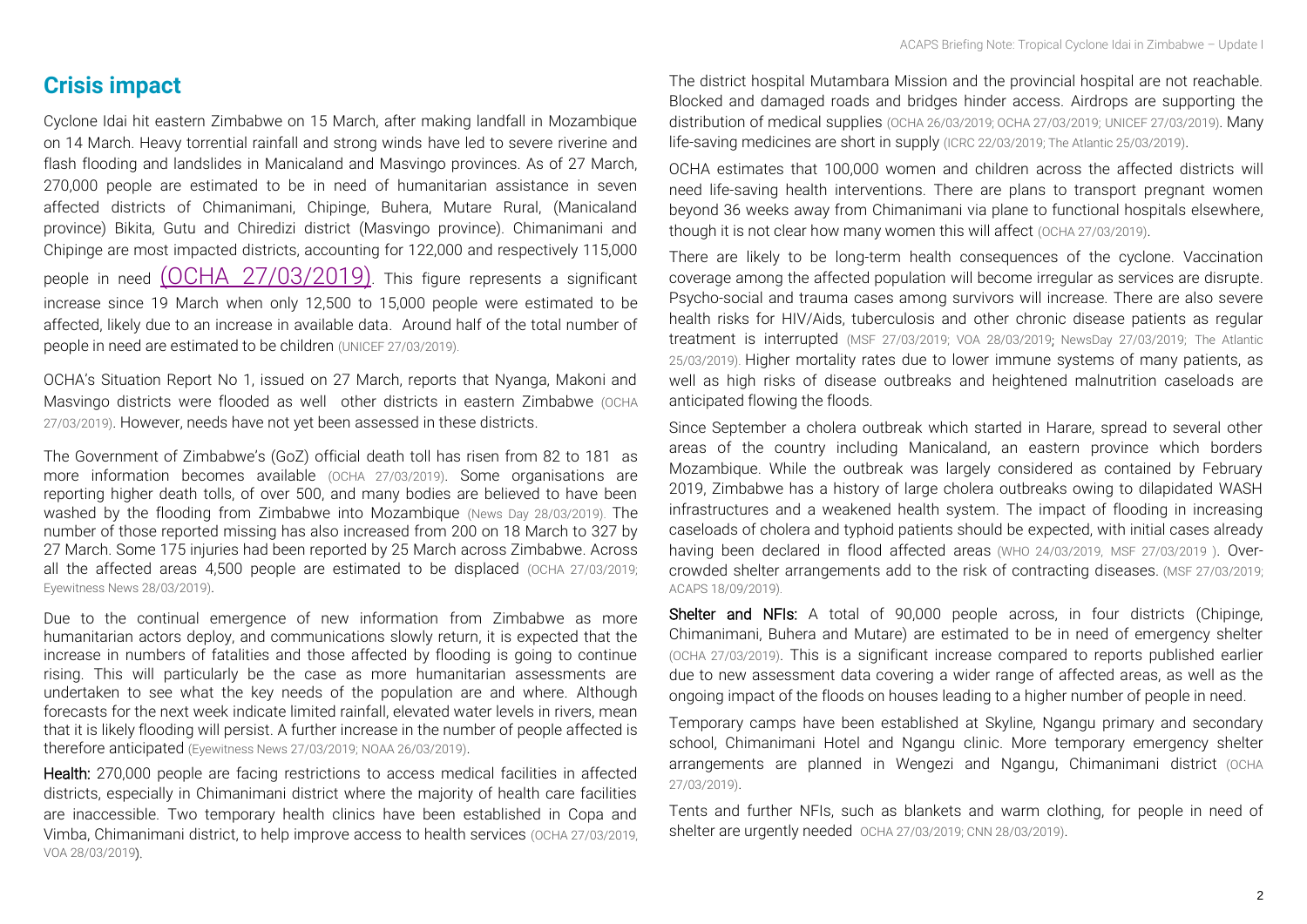2,000 refugee houses in Tongogara Refugee Camp, Chipinge district mostly made out of natural materials, were damaged [\(UNHCR 25/03/2019\)](https://www.unhcr.org/news/latest/2019/3/5c9901c94/unhcr-prepares-send-aid-cyclone-idai-survivors-zimbabwe.html). This is a significant increase since ACAPS's last report where only 168 damages on houses were reported (UNHCR [25/03/2019; Newsday 18/6/2018;](https://www.unhcr.org/news/latest/2019/3/5c9901c94/unhcr-prepares-send-aid-cyclone-idai-survivors-zimbabwe.html) [OCHA 18/3/2019\)](https://reliefweb.int/sites/reliefweb.int/files/resources/ROSEA_20190318_Zimbabwe%20Floods_Flash_Update%232.pdf). It remains unclear if they are included in the overall estimates of OCHA's Situation No. 1 report [\(OCHA 17/3/2019\).](https://www.unocha.org/story/cyclone-idai-hits-zimbambe-causing-flash-flooding-death-and-destruction-livelihoods)

Evacuation efforts are ongoing [\(Eyewitness News 28/03/2019; News24 28/03/2019\)](https://www.news24.com/Africa/Zimbabwe/watch-aid-finally-reaches-zimbabwes-death-village-12-days-after-cyclone-as-search-for-bodies-continue-20190328). Numbers of evacuations are not known.

Food security and Livelihoods: Cyclone Idai significantly affected the food security situation in Chimanimani and Chipinge as well as the other seven affected districts. Livelihoods have been severely disrupted due to crop and livestock losses, as well as, the destruction of food stocks caused by flooding [\(VOA 28/03/2019\)](https://www.voanews.com/a/un-assesses-situation-in-zimbabwe-amid-calls-for-food-assistance/4851607.html).

Prior to the onset of the cyclone, 5.3 million Zimbabweans were estimated to require food assistance, including 2.9 million people facing IPC Phase 3 (Crisis) and 1 million people in IPC Phase 4 (Emergency) levels of food insecurity. Rural households in the affected areas of Chimanimani and Chipinge districts account for high levels of food insecurity, with 35% and 50% respectively facing IPC 3 and higher [\(OCHA 28/2/2019;](https://reliefweb.int/sites/reliefweb.int/files/resources/Press%20release%20USG%20Lowcock%20Zimbabwe_Feb2019.pdf) [IPC](http://www.ipcinfo.org/fileadmin/user_upload/ipcinfo/docs/2_IPC_Zimbabwe_AFI_2019FebMay.pdf)  [2/2019,](http://www.ipcinfo.org/fileadmin/user_upload/ipcinfo/docs/2_IPC_Zimbabwe_AFI_2019FebMay.pdf) [FEWS NET 2/2019\).](https://reliefweb.int/sites/reliefweb.int/files/resources/final%20ZW_FSO%202019_02_docx.pdf) The loss of the harvest (April to June) and livestock will not only impact people's food security but will also impact livelihoods in the medium and long term. The lean season, typically from November to February is expected to last for longer than usual in the affected areas [\(The Zimbabwe Daily 18/3/2019;](https://www.thezimbabwedaily.com/news/319694-devastating-economic-losses-in-manicaland-as-flood-misery-escalate.html) [FEWS NET 2/2019;](https://reliefweb.int/sites/reliefweb.int/files/resources/final%20ZW_FSO%202019_02_docx.pdf) Al [Jazeera 17/3/2019\)](https://www.aljazeera.com/news/2019/03/cyclone-idai-hits-zimbabwe-24-people-dead-190316133122436.html).

There are plans in place to install 65 food distribution points in Chimanimani and Chipinge in the coming week [\(OCHA 27/03/2019\)](https://reliefweb.int/sites/reliefweb.int/files/resources/ZIMBABWE_20190327_Sitrep%231.pdf).

Nutrition: It is estimated that a minimum of 4,700 children between 6 to 59 months face SAM. SAM and GAM rates are expected to increase in the aftermath of the floods (OCHA [27/03/2019\)](https://reliefweb.int/sites/reliefweb.int/files/resources/ZIMBABWE_20190327_Sitrep%231.pdf).

WASH: The cyclone has a severe impact on WASH infrastructure, compromising access to safe drinking water for at least 42,000 people in affected areas. Across the affected areas, over 250 boreholes, 50 springs and 16 water supply systems have been damaged. 50 schools have no functional WASH facilities in Chimanimani and Chipinge districts [\(OCHA 27/03/2019\)](https://reliefweb.int/sites/reliefweb.int/files/resources/ZIMBABWE_20190327_Sitrep%231.pdf). There is a lack of detergents and chlorine to treat drinking water [\(MSF 27/03/2019\)](https://www.msf.org/crisis-update-cyclone-idai).

In Chipinge town, 33,000 residents have no safe drinking water as most of the water pipes and a water treatment plan have been destroyed by floodwaters. The sewage network in Chipinge Gaze town is also non-functional which poses health risks as raw sewage is likely to both seep into floodwater, then contaminating groundwater and bore holes.

In Chimanimani town, it is estimated that 5,000 meters of water pipes were destroyed, hindering 9,000 people from accessing clean water. [\(MSF 27/03/2019;](https://www.msf.org/crisis-update-cyclone-idai) [OCHA 27/03/2019\)](https://reliefweb.int/sites/reliefweb.int/files/resources/ZIMBABWE_20190327_Sitrep%231.pdf).

Inadequate WASH infrastructure severely elevates the risk of disease outbreaks such as cholera ([MSF 27/03/2019;](https://www.msf.org/crisis-update-cyclone-idai) [OCHA 27/03/2019; UNHCR 25/03/2019\)](https://reliefweb.int/sites/reliefweb.int/files/resources/ZIMBABWE_20190327_Sitrep%231.pdf).

Protection: There is a risk that land mines from Mozambique have been dislodged and moved by floodwaters to Zimbabwe, leading to heightened protection concerns in parts of Chipinge and Chimanimani districts [\(OCHA 27/03/2019\)](https://reliefweb.int/sites/reliefweb.int/files/resources/ZIMBABWE_20190327_Sitrep%231.pdf).

Immediate protection services for 60,000 children as well as welfare and civil registration services for 100,000 children in the nine flood-affected districts is needed [\(OCHA 27/03/2019\)](https://reliefweb.int/sites/reliefweb.int/files/resources/ZIMBABWE_20190327_Sitrep%231.pdf). Separated and unaccompanied children face major documentation challenges ([UNICEF 27/03/2019\)](https://www.unicef.org/zimbabwe/stories/helping-chimanimani-children-survive-cyclone-idai-trauma).

Education: New assessment results show that the learning of around 30,500 school-age children has been disrupted. At least 54 classrooms from 114 schools have been affected by the flooding [\(OCHA 27/03/2019\)](https://reliefweb.int/sites/reliefweb.int/files/resources/ZIMBABWE_20190327_Sitrep%231.pdf).

#### *Impact on critical infrastructure*

While the full extent of the cyclone's impact cannot yet be assessed, extensive damage to critical infrastructure, including roads, WASH infrastructure and education and health facilities has been recorded [\(UNICEF 17/3/2019](https://www.unicef.org/press-releases/thousands-children-need-urgent-humanitarian-assistance-amid-severe-flooding-cyclone); [OCHA 27/03/2019; Africa Daily Voice 28/03/2019\)](https://reliefweb.int/sites/reliefweb.int/files/resources/ZIMBABWE_20190327_Sitrep%231.pdf). Much of the local electricity transmission infrastructure, as well as communication lines, have been destroyed in Manicaland and Masvingo provinces, affecting service provision. The power supply across the flood affected areas remains cut off or disrupted [\(BBC 17/3/2019;](https://www.bbc.co.uk/programmes/p074njly) [OCHA 17/3/2019;](https://www.unocha.org/story/cyclone-idai-hits-zimbambe-causing-flash-flooding-death-and-destruction-livelihoods) Reuters 18/3/2019).

Blocked roads and damaged bridges have left people stranded in Chipinge and Chimanimani districts. Limited movement is hindering trade to neighbouring Mozambique [\(ZBC 17/03/2019; ERCC 16/3/2019; Al Jazeera 17/3/2019;](http://www.zbc.co.zw/road-network-badly-damaged-by-cyclone/) [The Standard](https://www.thestandard.co.zw/2019/03/17/cyclone-idai-kills-31-several-displaced/) 17/3/2019).

#### *Vulnerable groups affected*

UNHCR reports that all 13,000 refugees in Tongogara Refugee Camp, Chipinge district, are in need of urgent assistance. Their coping capacity is lower due to their displacement situation and limited livelihood activities,. (UNHCR 25/03/2019).

Approximately 48% of the affected population are children. They are particularly vulnerable during flooding, due to the higher risk of drowning as well as the risk of being separated from their parents (OCHA 17/3/2019; GoZ 2012). Young girls are at high risk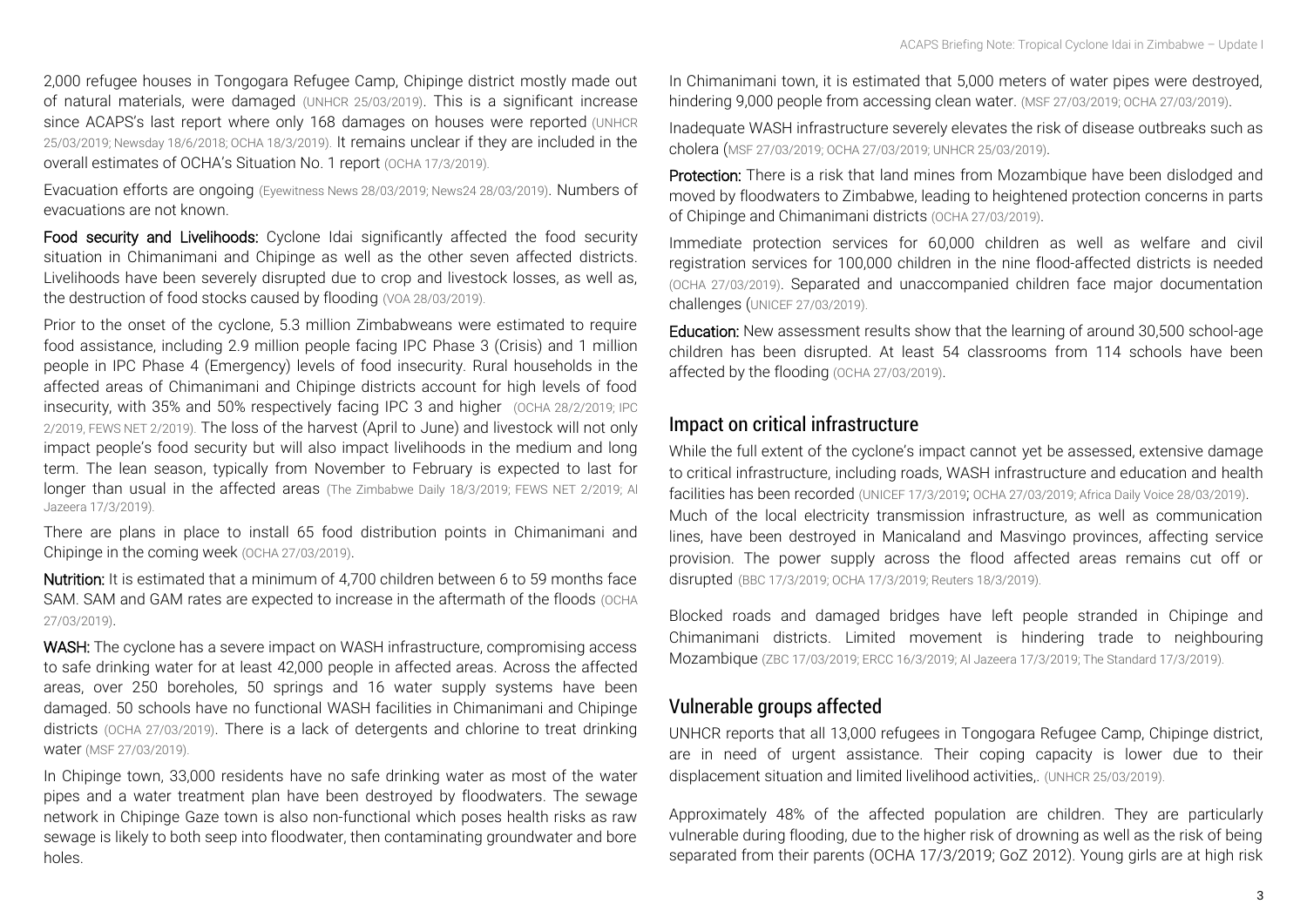of child marriage if their household's livelihoods have been affected. In Zimbabwe, 32% of girls are married before the age of 18 and 4% before turning 15 years old (Girls, not Brides, accessed on 18/3/2019).

Pregnant women, children under five, people with disabilities and the chronically ill often face more access issues and are particularly vulnerable to waterborne diseases during and after floods. People with disabilities and physical mobility restrictions may face particular challenges during evacuation.

Rural households are more vulnerable as their access to basic services is already limited and distribution of relief items is less likely in remote, hard to reach areas [\(OCHA](https://reliefweb.int/sites/reliefweb.int/files/resources/ZIMBABWE_20190327_Sitrep%231.pdf)  [27/03/2019\)](https://reliefweb.int/sites/reliefweb.int/files/resources/ZIMBABWE_20190327_Sitrep%231.pdf).

#### *Humanitarian and operational constraints*

Access to affected areas remains highly restricted, therefore humanitarian operations are continuously faced with challenges. As winds reduced, air transport is reliable, however, the availability of planes is limited. As of 27 March, east Chimanimani districts is still only accessible by air, leaving many rural communities vulnerable and without access to humanitarian support [\(OCHA 27/03/2019; OCHA 26/03/2019\)](https://reliefweb.int/sites/reliefweb.int/files/resources/ZIMBABWE_20190327_Sitrep%231.pdf).

It is estimated that 95% of the road infrastructure in Chimanimani district has been destroyed. Emergency reconstruction efforts for major roads are ongoing, targeting however many rural areas remain inaccessible. Secondary roads leading to remote villages are not included in priority emergency recovery plans. Many areas are only accessible by foot or air [\(MSF 27/03/2019;](https://www.msf.org/crisis-update-cyclone-idai) [OCHA 27/03/2019,](https://reliefweb.int/sites/reliefweb.int/files/resources/ZIMBABWE_20190327_Sitrep%231.pdf) [Africa Daily Voice 28/03/2019;](https://africandailyvoice.com/en/2019/03/28/zimbabwe-government-mobilises-117-million-road-projects/) OCHA 26/03/2019; [MSF 27/03/2019\)](https://www.msf.org/crisis-update-cyclone-idai). Under "cyclone Idai Relief" on Twitter, damaged road infrastructure and repair operations can be tracked [\(Cyclone Idai Relief, accessed](https://twitter.com/IdaiRelief) 29/03/2019) Disruptions to the electricity supply have affected the communication networks [\(OCHA](https://reliefweb.int/sites/reliefweb.int/files/resources/ZIMBABWE_20190327_Sitrep%231.pdf)  [27/03/2019\)](https://reliefweb.int/sites/reliefweb.int/files/resources/ZIMBABWE_20190327_Sitrep%231.pdf).

## **Aggravating factors**

Further aggravating factors, including information on the WASH/Health infrastructure, high levels of food insecurity, the housing and poor road infrastructure and the economic crisis can be read in [ACAPS's initial Briefing note on Cyclone Idai's](https://acaps.org/sites/acaps/files/products/files/20190319_acaps_briefing_note_zimbabwe_floods.pdf) impact on [Zimbabwe](https://acaps.org/sites/acaps/files/products/files/20190319_acaps_briefing_note_zimbabwe_floods.pdf) published on 19 March.

#### *HIV/Aids Prevalence in Zimbabwe*

Some 1.3 million adults and children in Zimbabwe have the HIV or AIDS virus, with new infection rates of approximately 15% [\(OCHA 31/07/2018 UNAIDS accessed](https://reliefweb.int/sites/reliefweb.int/files/resources/SADC_Zimbabwe_snapshot_10July2018_final-v1.pdf)  [11/09/2018\)](https://reliefweb.int/sites/reliefweb.int/files/resources/SADC_Zimbabwe_snapshot_10July2018_final-v1.pdf). The large community of people living with HIV/AIDS combined with the interruption in their antiretroviral treatments due to the flooding presents health risks [\(The Atlantic 25/03/2019\)](https://www.theatlantic.com/photo/2019/03/mozambique-or-zimbabwe/585655/).

### **Response capacity**

The government-led response is being coordinated by the Department of Civil Protection (DCP) through the National, Provincial and District Civil Protection Committees, with support from several private, local and national emergency services assisting the humanitarian relief activities ([The Standard 17/03/2019;](https://www.thestandard.co.zw/2019/03/17/cyclone-idai-kills-31-several-displaced/) [OCHA 17/03/2019\)](https://www.unocha.org/story/cyclone-idai-hits-zimbambe-causing-flash-flooding-death-and-destruction-livelihoods).On 16 March, Zimbabwe's president Emmerson Mnangagwa declared a state of disaster in the affected areas [\(OCHA 17/03/2019\).](https://www.unocha.org/story/cyclone-idai-hits-zimbambe-causing-flash-flooding-death-and-destruction-livelihoods)

The government has deployed the army on the ground and the air force to improve access to cut-off areas and facilitate evacuations [\(BBC 17/03/2019;](https://www.bbc.co.uk/programmes/p074njly) Th[e Standard 17/03/2019;](https://www.thestandard.co.zw/2019/03/17/cyclone-idai-kills-31-several-displaced/) [OCHA 17/03/2019\)](https://www.unocha.org/story/cyclone-idai-hits-zimbambe-causing-flash-flooding-death-and-destruction-livelihoods).

The local government is continuing to respond to the crisis in cooperation with main international NGOs, organisations and UN agencies. Local and national emergency response committees, as well as NGOs, are supporting ongoing emergency operations [\(OCHA 27/03/2019\)](https://reliefweb.int/sites/reliefweb.int/files/resources/ZIMBABWE_20190327_Sitrep%231.pdf).

### **Information gaps and needs**

The extent of the risk of mines being transported by floodwaters form Mozambique to Zimbabwe is currently unknown, posing high protection concerns for citizens and humanitarian workers [\(OCHA 27/03/2019\)](https://reliefweb.int/sites/reliefweb.int/files/resources/ZIMBABWE_20190327_Sitrep%231.pdf).

Data on the needs of people in specific geographical localities is lacking. It remains unclear if northern provinces are affected or just uncovered in ongoing assessments, as humanitarian actors set their priorities to the most affected areas [\(ODI 03/2019\).](https://www.odi.org/sites/odi.org.uk/files/resource-documents/12627.pdf)

Information on gender-specific sectoral needs, as well as information on people with disabilities, remains unknown.

Short, medium and long-term impact on food security levels and livelihoods remain speculative as for the level of damage by the rains and floods on agricultural productivity and livestock cannot yet be accurately assessed.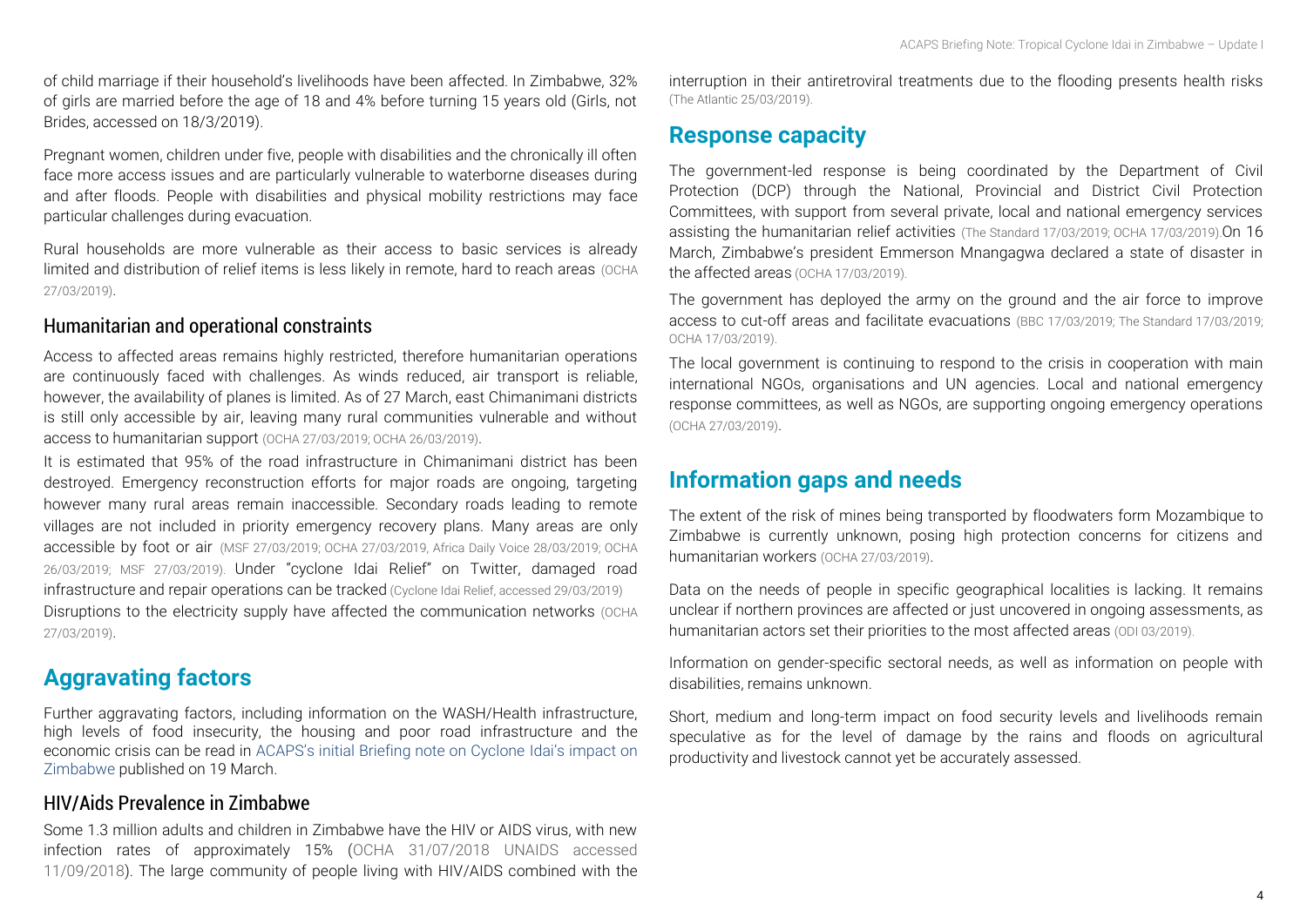#### **Lessons learned**

Improved education for affected communities in the areas of health, WASH and nutrition is essential for affected people, especially the displaced population, to mitigate the risks of diseases outbreaks [\(OCHA 27/03/2019;](https://reliefweb.int/sites/reliefweb.int/files/resources/ZIMBABWE_20190327_Sitrep%231.pdf) [VOA 28/03/2019\)](https://www.voanews.com/a/un-assesses-situation-in-zimbabwe-amid-calls-for-food-assistance/4851607.html). Awareness raising campaigns are essential. Investment in improved health and WASH infrastructure can minimise the risk of disease outbreaks significantly [\(Al Jazeera](https://www.aljazeera.com/news/2019/03/mozambique-confirms-cholera-cases-wake-cyclone-idai-190327093910596.html)  [27/03/2019\)](https://www.aljazeera.com/news/2019/03/mozambique-confirms-cholera-cases-wake-cyclone-idai-190327093910596.html).

Research in Chipinge and Chimanimani district on specific local cultural and religious habits, preferences of types of aid as well as challenges of delivery methods must be conducted to ensure a dignified humanitarian response.

The Civil Protection Unit was only allocated 2.36 million USD under the 2019 national budget. Many critics see this figure as too low for significant and holistic disaster preparedness and response (The Standard 17/3/2019).

Due to previously reported mismanagement of funds in local authorities, the government started to put in place stronger monitoring mechanisms to ensure funds reach beneficiaries in Manicaland and Masvingo provinces (263 Chat 17/03/2019).

Improved collaboration between the governments of Mozambique and Zimbabwe could improve preparedness and response for communities at risk in bordering districts.

As seen from previous flood events in Zimbabwe, it is important to support households with livelihood opportunities in the medium and long-term to ensure their food security and livelihoods (IFCR 29/04/2015).

Improved road access to rural areas as well as planning and compliance with safer housing construction standards increases the resilience of many people at risk to floods (GFDRR 2015).

Heightened attention should be given to ensure schools are running to not interrupt learners' education in the long term. Otherwise, high dropout rates are more likely.

It is important to specifically target information and awareness-raising campaigns to communities at risk of floods and spread of diseases, as high illiteracy levels may hinder target communities from effectively utilising the information (GFDRR 2015). Gender-specific vulnerabilities, as well as those of people with disabilities, must be taken into consideration when disseminating information.

Post-disaster needs assessment to inform the recovery process, as well as monitoring and evaluation are crucial to inform and improve preparedness measures. Political commitment is however needed for sustainable interventions (GFDRR 2015).